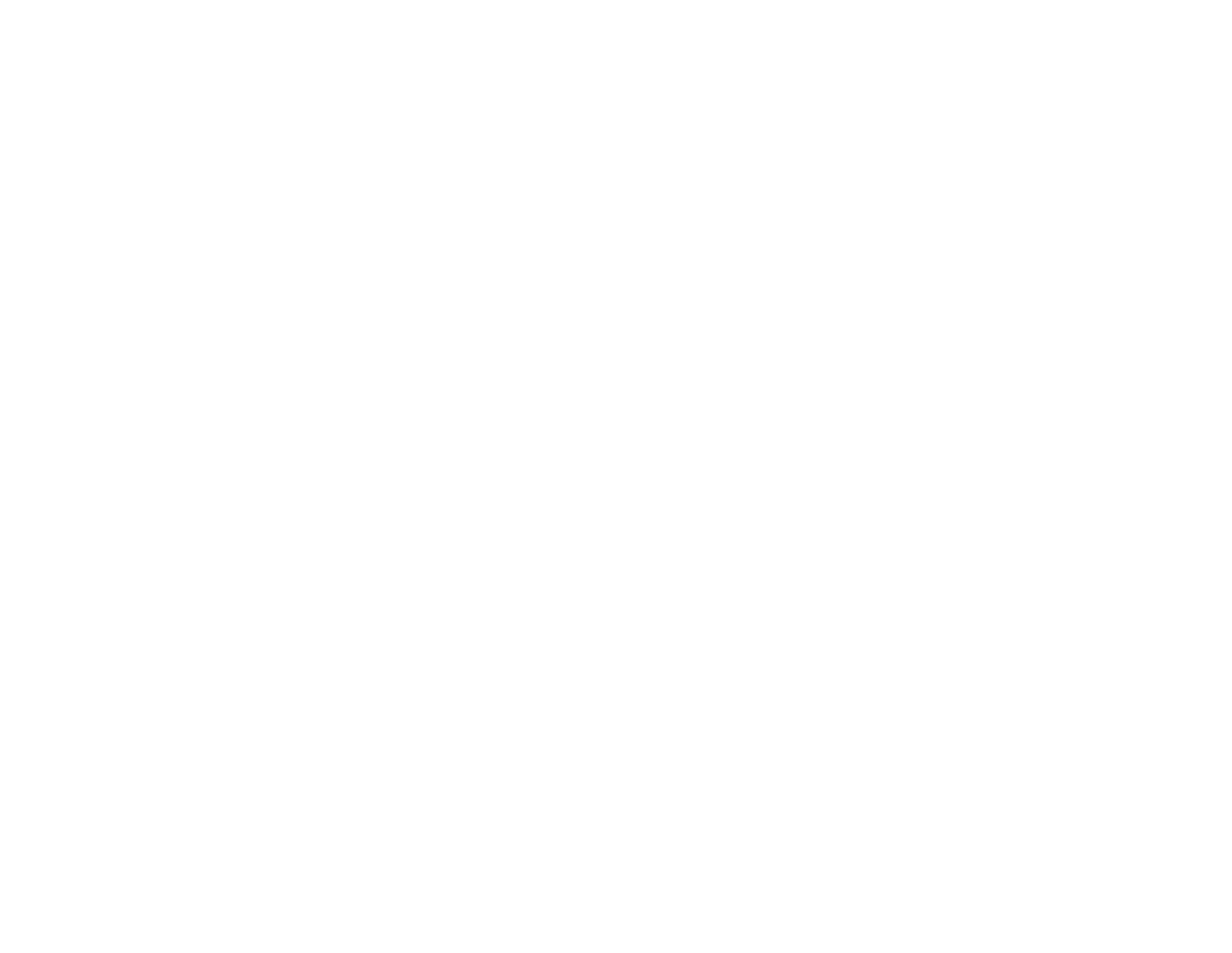*ing a way out of. A final disorientation: even if at first we must act as* spiritual automata.

## **Contents**

| RADICAL THEORY AND THE IDEA OF ALIENATION 5             |  |
|---------------------------------------------------------|--|
| TIQQUN'S NEW NAMES: THE FIGURES OF                      |  |
| $BLOOM$ AND YOUNG-GIRL $\ldots \ldots \ldots \ldots$ 12 |  |
|                                                         |  |
|                                                         |  |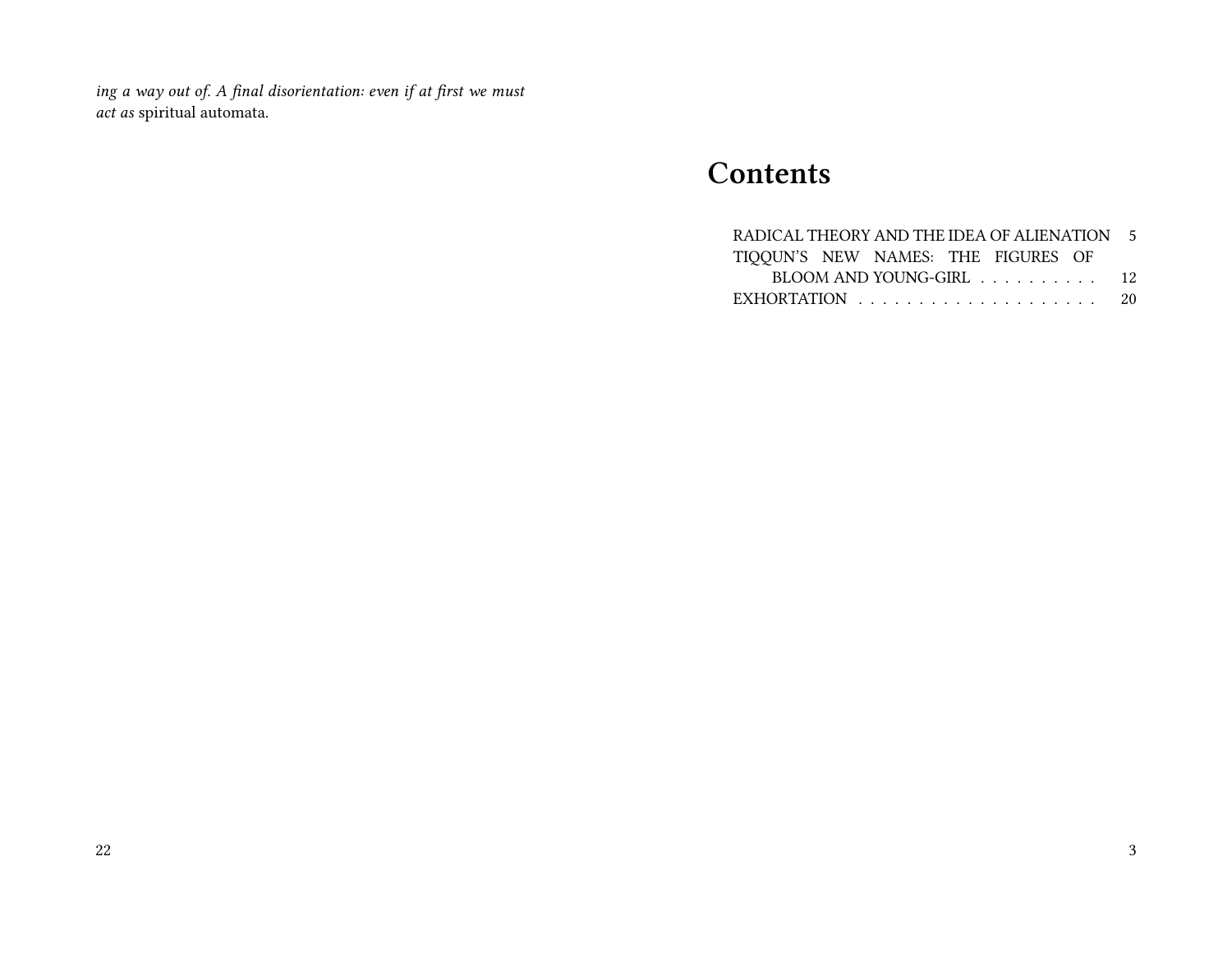certainly leave us with less of a program (or no program at all). The radical Left could always point to society and dream of a better form of it (something they share with their supposed sworn enemies, the far Right, and everybody in between); we have nothing to point to. Setting out from Bloom means refusing identification or definition. Setting out from Bloom means refusing identification or definition. Keeping to the example essayed to explicate the figure of the Young-Girl: we do not seek to liberate sexuality, to explore new categories or identities in sexuality (and as a corollary, we have just as little interest in defending or protecting existing ones). What in us is Bloom *recedes* from sexuality, from sexuation even, *absolutely*. Bloom senses the hollowness in roles, in sexual divisions of every sort. Bloom refuses all this with no positive response or alternative. Bloom's attitude is indifference, which always leaves open the potential for exit and refusal. I said at the outset that Tiqqun does not offer a political program in *Bloom* or *Young-Girl*. But they do provide a series of criteria that tells us just how far we will need to go. *Bloom bears the potential for bringing down commodity society*. This means we are not seeking out other commodities, but an economy beyond commodities, or maybe even exchange beyond an economy; not the fair distribution of money, but no money; not self-managed work, but the abolition of work. And so on. Tiqqun, one last time: *"Bloom is the man of complete nihilism; his lot is to open the way out or perish."* Seen from a certain angle, Bloom is that which is in us that has no choice but to revolt. Devoid of a tradition, or of values, we set out from that resistance in ourselves. Against the still quite social suggestion that those who feel the implosion of values and tradition ought to engage in the creation of new ones, we will respond that such reconstructions of society comprise the old path of politics and revolution…*finding we have deviated from the old path, we would rather wander farther off, cleaving to what in us refuses absolutely, than create for the sake of social solutions, for the sake of the society we are and always were, seek-*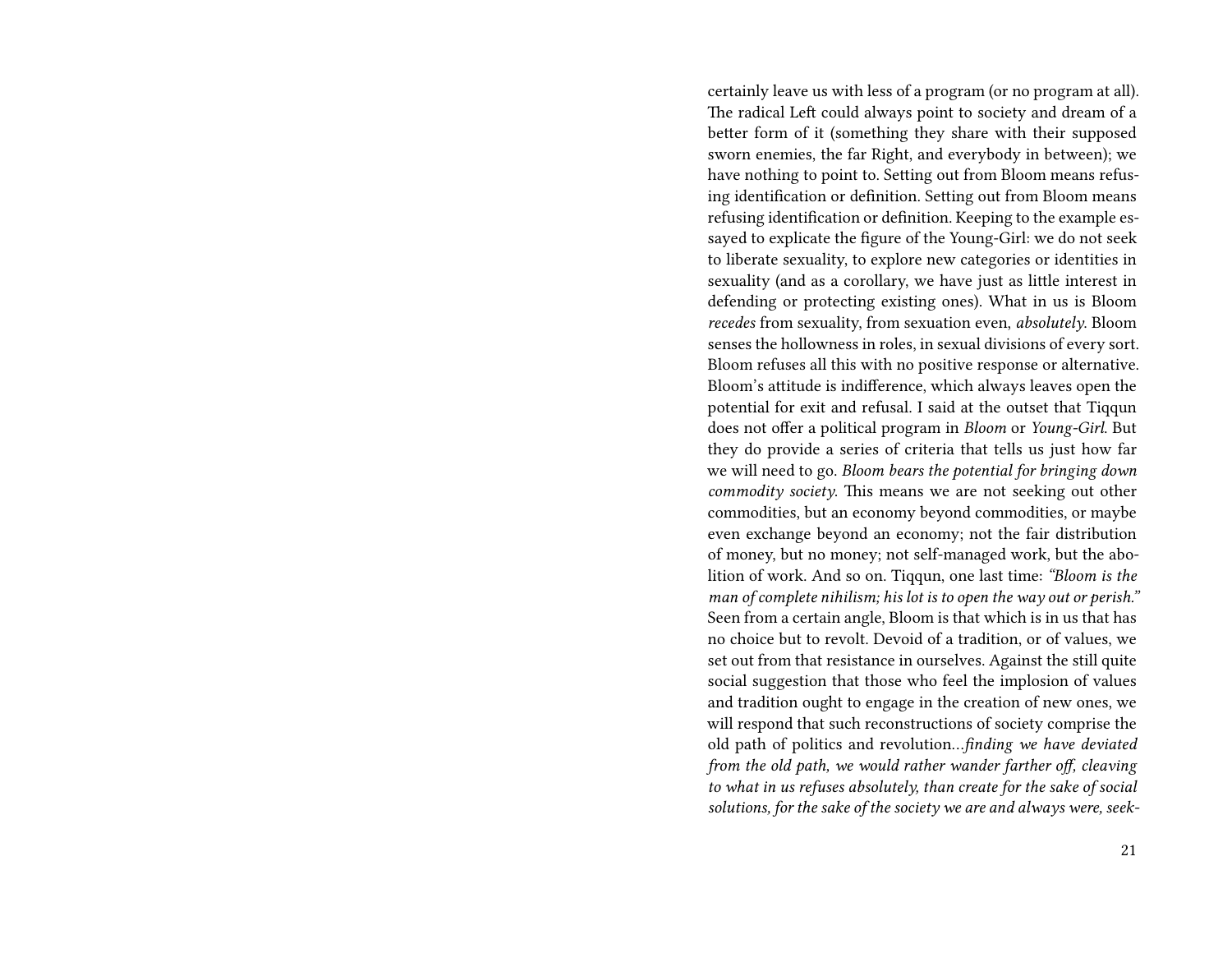*the distance between self and self, as with the distance between self and other, can finally be abolished, where pure coincidence can be found. The fiction of sexuality presents the truth/appearance, sincerity/falsehood alternative in such a way that all that is not sexuality is rejected as falsehood. It preemptively undermines any possibility of developing relations between beings. The art of distances, through which one can experiment with leaving separation, is constructed against the apparatus of 'sexuality' and its binary extortion."* The Young-Girl senses sexuation and sexuality can be oppressive, so they try to live a liberated form of it. The Young-Girl lifestyle has many options: to save sexuality by being sexy, an/or by distinguishing good and bad sexuality and opting for good, and/or by distinguishing the normal and the different and opting excessively for the safety of the normal or the showy excess of the different. In every case we can detect the typical operation of the market, where "choice" masquerades as freedom. In every case, it is clear that the complicity of self and power is intact. This is the spectacular path of identification *and* consumption. It should be clear that the Young-Girl lifestyle exists to undermine Bloom – *to undermine the undermining that is Bloom*.

#### **EXHORTATION**

Our anti-politics: to undermine the undermining of the undermining that is Bloom: counter-attack, antagonism.<sup>2</sup> We become antagonists setting out from Bloom, cleaving to the Bloom side. To do this we must understand our terrain. It is the difference between another tired reference to alienation and its political solution, and the deep, disturbing sense that a new theory may leave us with far fewer certainties. It will

### **RADICAL THEORY AND THE IDEA OF ALIENATION**

*…An initial disorientation:* there is something wrong in our lives, *a recurrent feeling that things are deeply off balance; so off balance, it seems, that the ability to return to balance, or even to say what balance was or will be, is compromised. What is wrong in our lives overruns the easy synonyms we have for* wrong, *words like oppression, domination, and exploitation.* We turn to radical theory (and not science, philosophy, or religion, whatever the overlaps or similarities) with a certain urgency, sometimes even with desperation. That feeling always inflects the search for a new perspective. Theory, as we found it, begins not in wonder or even curiosity but in a kind of widespread and diffuse malaise. There's more: we have become aware that when we draw on this trajectory, when we consciously explore it or unconsciously depend on it, we are repeating well-worn gestures and reproducing age-old, though hardly timeless, sentiments. Like science, philosophy, and religion, radical theory begins in a need to understand, to discuss what goes beyond the obvious. The difference is the urgency with which we experience these needs. The urgency and the repetition are the reasons why we remain dissatisfied with what we have found. I said: we can draw on the trajectory consciously or depend on it unconsciously. In the former case, I mean a critical engagement. In the latter case, I can gesture to the familiar phenomenon of would-be radicals who would like to do without theory; as a paltry alternative they insist on an unexamined common sense about which there can be no discussion. Soon enough it becomes clear that they are not so much without theory as they are in the grips of an older theory that makes up the unstated backbone of their common sense. The theory's ideas and figures appear to them as ordinary words; critical examination of those ideas and figures, or new ideas and new

 $^2$  In a language developed in other texts by Tiqqun, this means to identify the apparatuses through which power is exercised, which separate us from what we can do, and to undermine them in whatever ways we can.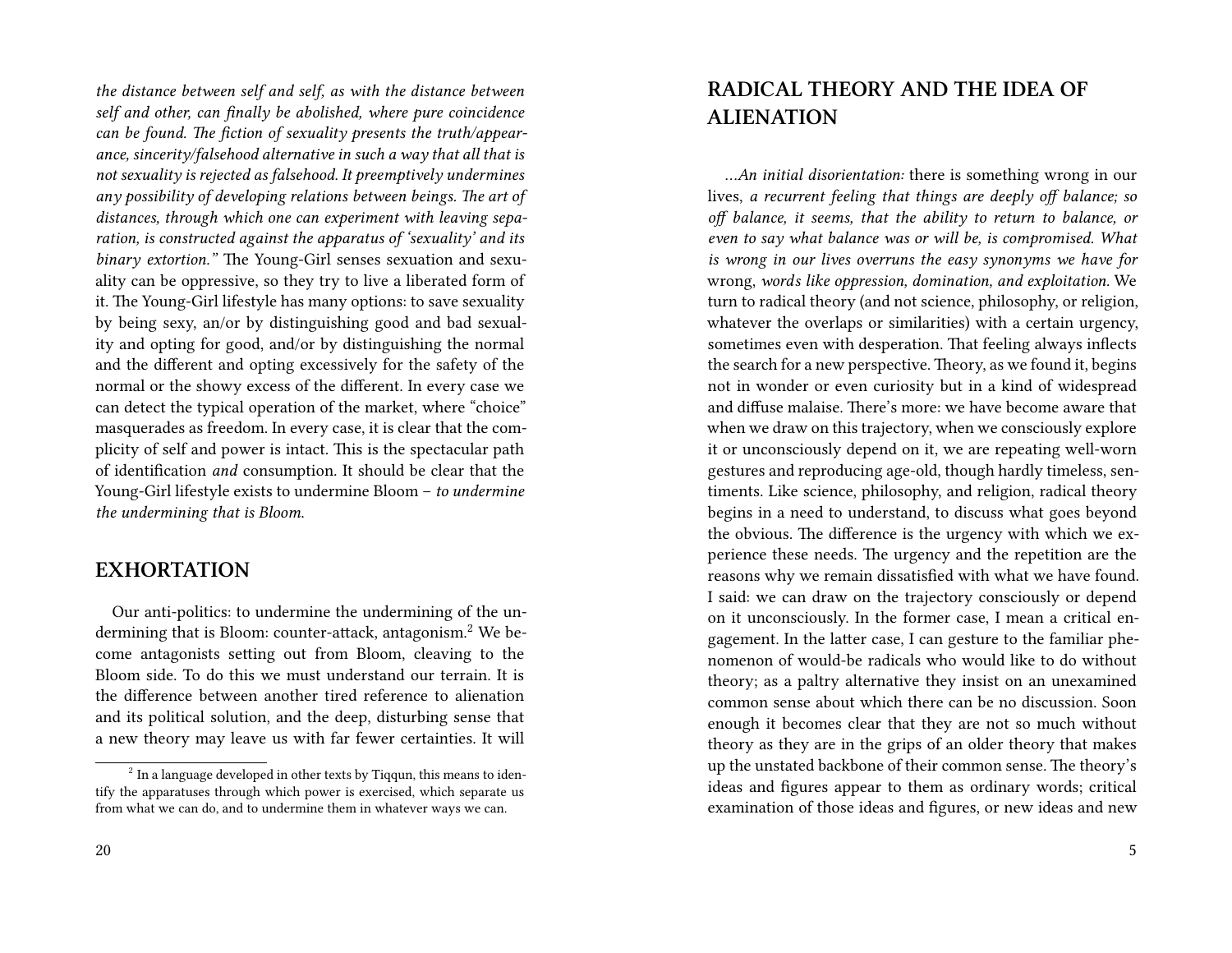figures, is threatening to their common sense, their inherited theory. The problem is that such common sense has not gotten us anywhere we still have questions, and we still ask them in all urgency. What is it about power that goes beyond brute force? What is it about ideology that goes beyond mere lies and cover-ups? What is it about society that goes beyond dull platitudes about our common interests? It is to understand and discuss these matters that we turn to radical theory. *The idea of alienation is an inheritance from older radical theory.* It surfaces as one name for the feeling of malaise with which we began. The idea of alienation gained its current consistency precisely as radical theory first emerged as such, in the 18<sup>th</sup> and 19<sup>th</sup> centuries, in psychology, philosophy, and eventually the political idea-space emergent from and influencing subversive events in Europe and the Americas. For the most part, the immediate source is Marx and his interpreters $^1;$  but the trajectory runs deeper, deriving from a much longer tradition of western thought that was critically transmuted, through study and events, into theory. Many of us have come to see not only the inheritance of radical theory but also the longer western tradition as exhausted. *(I write "*us" *with the ready sense that I am reporting on something broader than the affinities that bring radicals together in political projects, or the identifications that draw those inclined into subcultures.)* Yes, today some of us set out from the sense that large parts, if not the entirety, of the trajectory we know as radical (call it the political left) are exhausted. Our feeling of disaster is primarily about its politics, but its theory feels exhausted as well. That is, we turned to radical theory out of malaise, but the theory brings its own kind of malaise. Exhaustion, disaster; as though a tremendous

6

What is left is clinging to a product no longer capable of tapping into potential. The product eventually congeals into an array of categories and qualities; sooner or later, these become part of marketing and branding. Even when they do not immediately exist in the space of consumption, they seem to prefigure their inclusion therein by automatically taking on the form of predicates, the future qualities of commodities that the Young-Girl will sort through, expressing the freedom in selecting among them. Form the point of view of those developing their new identities, this is a vital, sometimes even life-or-death struggle; from the point of view of marketers, it is also important, because it is free labor. Take, for example, sexuality, we have many sexual identities and some consensus about their predicates. For example, there is some consensus about which ones are more marginalized. There are also many people hard at work developing and defining new identities. Every time a new one is developed and defined, we have seen a movement (or a gesture towards a movement) to grant it rights (liberal) or liberate it (leftist, radical) or get it recognition (all three). This is pluralism, as tolerance and openness to new identities, develops in tandem, and it develops in tandem with a plurality of qualities that can be and eventually are used to designate commodities. This is why we need to critique both sexuality as identity-machine and identity itself as machine. The political and movement-oriented approach assumes a disalienating historical process, still echoing the old ideal of progress (e.g. "look how far we've come from [intolerant, or supposedly intolerant, era]"); we counter that what is under way is the expansion of a terrain. The potential to generate subjectivities with their predicates, in this case sexualities, is always eventually severed from what it can do, that is, generate another. The runaway from society is halted. Exhausted, the radical or deviant settles for politics. Tiqqun again: *"Sexuality is an apparatus of separation. In it, THEY have made socially acceptable the fiction of a sphere of truth of all relations and beings, in which*

 $1$  By and large the term, as the radical left inherited it, came from Marx's youthful writings, unpublished in his lifetime. These writings became important for Marxists in finding another interpretation of Marx (of communism, so they thought) as it became clear that the orthodox interpretation of the USSR and the communist parties in the west was a disaster.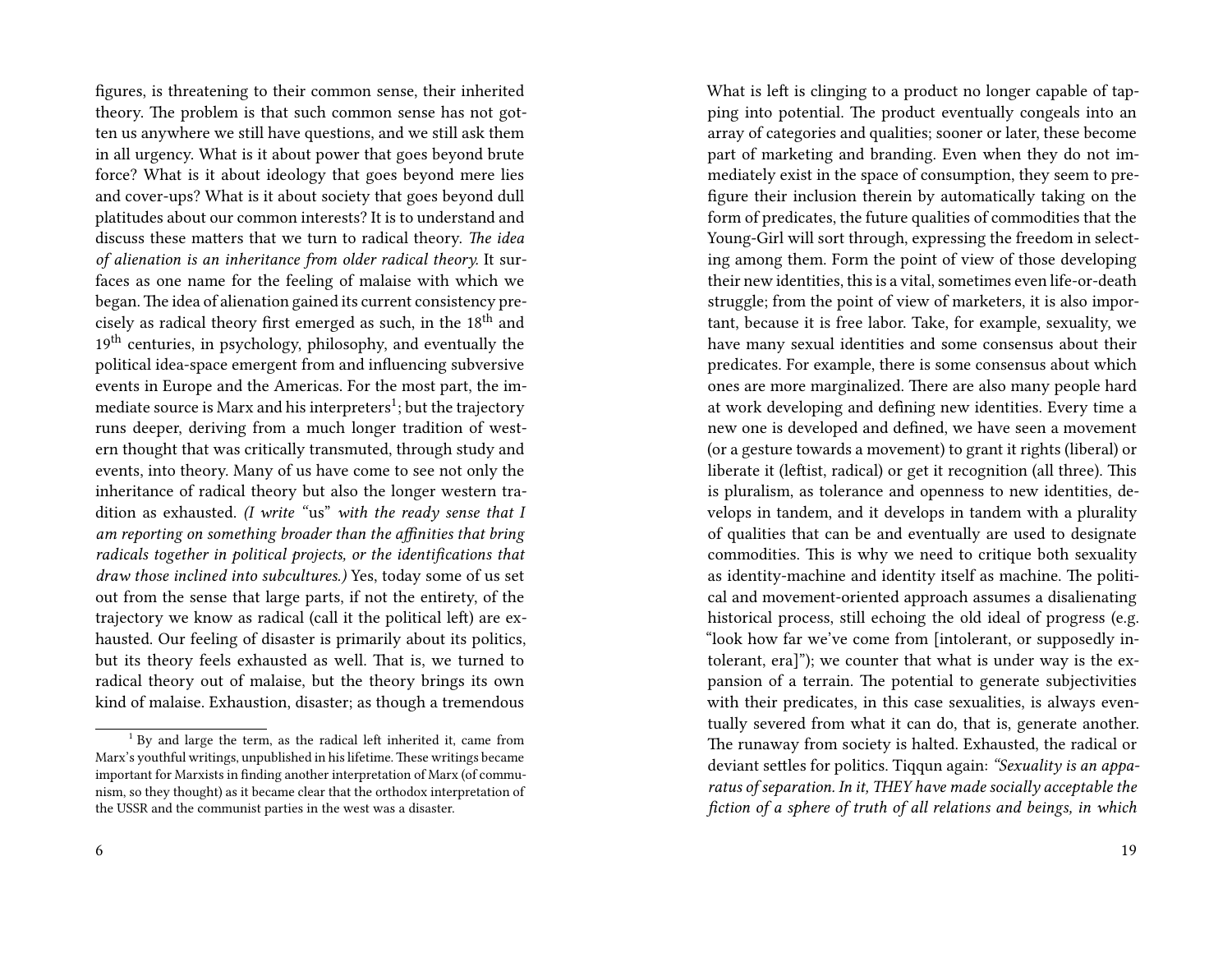of the family, and sometimes its values, across the entire US political spectrum as an aspect of the Young-Girl operation. Allegiance to family is one of the principal ways in which those who do not identify as female may still be understood through the figure of the Young-Girl.) This is the terrible conclusion for all those who fought or fight for a sense of self in a society like this one: there is no good form of either consumption or reproduction. What we are offered as a path to liberation through being or "supporting" (as political allies) Young-Girls is ultimately a re-insertion into precisely the society we were (as Blooms) capable of being indifferent (or antagonistic) to. Young-Girl names every path that is laid out for us to contain our dissent and our revolt, to channel it back into capitalist social relations: commodities, work, money, and the selves that define themselves according to these metrics. It is the encouragement to focus our disavowal of, our indifference (or hostility) to, society into a project or activity (work, consumption) wherein that outsiderness, nonbelonging, becomes a novel perspective that may be capitalized upon. There are many directions for us to use these figures to explore our terrain. One is a *critique of identity politics* – as identity and as politics. I would like to emphasize that identity, the term and the associated idea of identity politics, is largely limited to the Left in the US. We rarely have an opportunity to realize how provincial we are in thinking through the relation between power, separation, and consciousness. By and large, identity politics is a pluralistic retelling of the old humanist story of alienation. Identity is the last avatar of alienable essence, and to claim one's identity is the illusory liberation at the end of a long tradition of politics centered on consciousness. Now, let us first grant this modern phenomenon its due. It is possible to realize some of our potentiality in identifying in a momentary, situational fashion. This event temporarily shatters Bloomitude, rendering some other kind of subjectivity visible. As this other kind of subjectivity is actualized, however, the creative potential is exhausted.

18

unbalancing event had unfolded and we lived in its aftermath. Signs of the unbalancing event for us include the collapse of the myth of progress, a common skepticism about revolutions (coupled with an increasingly fanatical insistence on revolution set against that skepticism); they also include the sense of a limit to humanist, more or less religious or moral descriptions of the radical project; and the implosion of politics when its shaky foundations on those very ideals of progress and faith in humanity are revealed. Here I will not argue about these matters, but rather restrict myself to stating the preceding as the summary of shared sentiments: *we sense that the old ideas have failed us,* leaving the feeling of malaise that drove others like us to search them out. From now on our theory must include this feeling as a genetic component. It's not as if any of us spend too much time in the conceptual world of the Old or New Left, though. We usually do not feel *that* exhaustion until someone attached to the radical tradition as we knew it forces us onto their terrain. Usually we just feel a sense of absence, which for some of us translates into an insistent need for new terms, new analysis; for some of us, even more than that; for some of us, a new language. If we are to become antagonists against this world, we need a new way of encountering each other, of speaking to each other in and through such encounters. I am attracted to Tiqqun's writing because it seems to emerge from an attempt to come to terms with the deepest roots of the leftwing trajectory in the western tradition, recognizing that we are bound up in it without feeling a psychic or political debt to it. They do not offer (at least not in the pieces I will discuss here) proposals of a practical nature; but they do suggest the path that a new analysis might take by hazarding a few new terms and ideas; the beginning, so I like to think, of a new antipolitical language. I turn to Tiqqun's writings on the figures of Bloom and the Young-Girl in search of new ways of addressing the matter of alienation, both because it is a key example of the old radical vocabulary, and because it is perhaps central to rad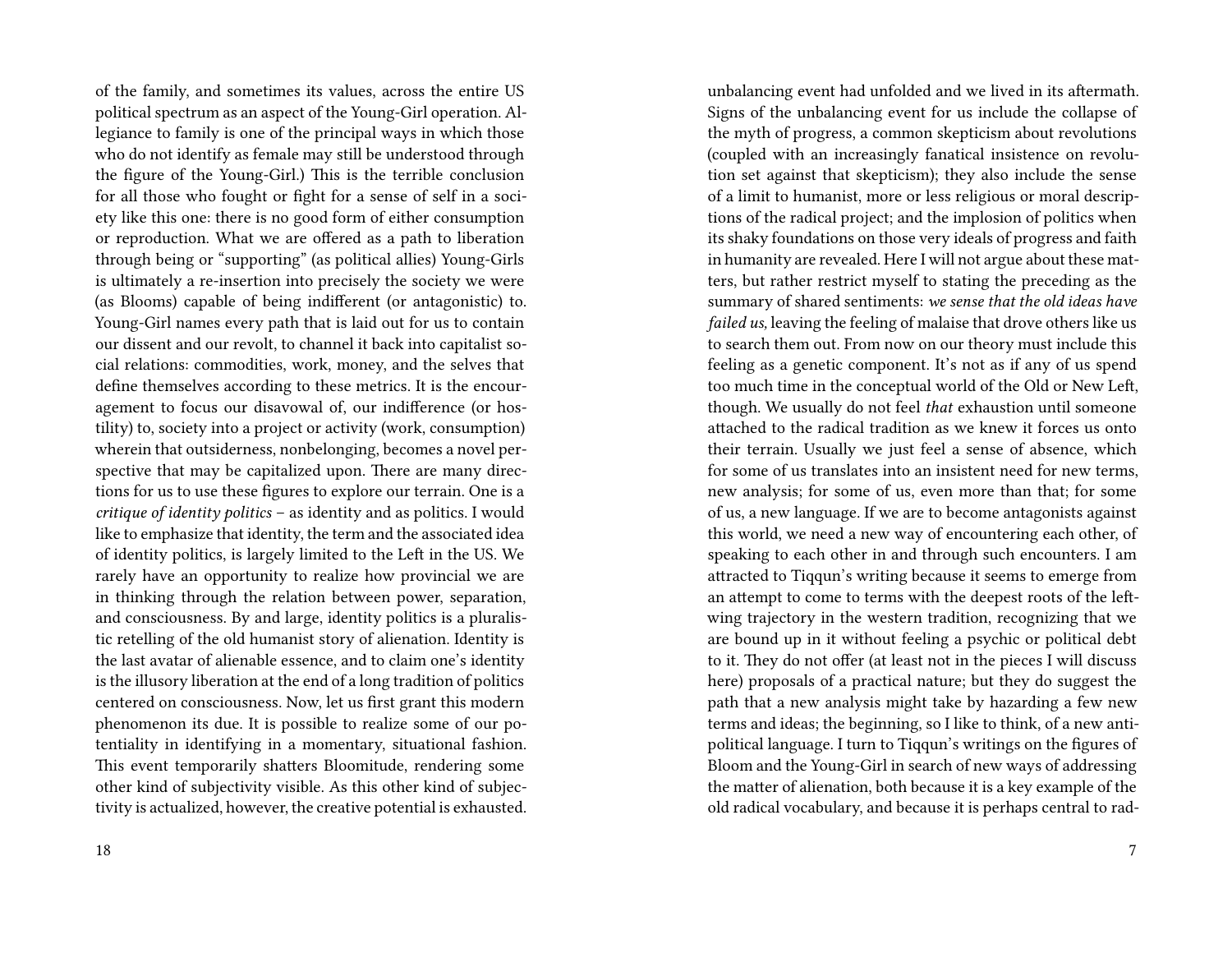ical theory as we knew it, if I am right that it is also the name for the drive to theory as a form of knowing, thinking, and feeling what it is like to be off balance. The idea of *alienation* was, maybe still is, a central part of the radical theories when it comes to explaining what is wrong with us, and what to do about it. What was the idea of alienation? First of all, a secular rewriting of a religious idea. The religious idea goes something like this: *"humans are creatures out of harmony with themselves and with God."* According to the Christian and some other versions of the story, this is related to freedom and is therefore our fault. And it is also to be resolved through freedom. *"We made the wrong choice and we should make the right choice. We return to what we are when we return to God. This is the right use of freedom, to be in truth, or* rectitude." Something like that is the murky background of the idea of alienation as it appears in its more familiar humanistic mode, the mode that was adopted in the Left. In the mode, alienation is an estrangement of our essence, in labor or in forced normalcy, for example. This is understood as the effect of power, which separates us from our essence, not allowing us to exist as we should. Separation is also understood as mediation, which places layers of signs or representations between us and reality. The result is malaise and false consciousness about the sources of that malaise. Accordingly, to undo alienation is to regain our essence. In terms of power, this would mean that we are no longer separated from our essence. In terms of mediation, this would mean that immediacy is regains. (this could mean either that the signs and representations are properly understood or that they are just done without.) In either case, true consciousness wins out: we are what we should be and know it. We return to what we are when we return to ourselves, individually and as a society. This return is again associated with freedom, as collective liberation. Here is an example of the underlying thought pattern – what could be said to be the shared morality of the Christian prehistory and the more recent trajectory of the idea: *"our*

8

selves, as they are defined, through consumption. They care, or are made to care, about what's new, hot, cool, etc. They do the bulk of the work, or are made to do the bulk of the work, of sorting through commodities, tangible and virtual. Like all labor, this is a channeling of energy; like all work in a society like ours, channeling is separation. Everything about our society pushes in this direction, but young people are identified with it most forcibly, and thus feel the push most strongly. To exist as young is to be forced to care about consumption (conversely, anyone heavily involved in sorting through commodities gains the appearance – and not just or necessarily physical appearance – of youthfulness). As a demographic, *women* are pushed to define themselves through reproduction. This is not just the bulk of the work of making babies but what is called reproductive labor, which entails all of the unpaid manual labor that maintains waged labor, as well as affective labor, maintaining social networks, kin work, and so on. This is even more obviously a form of anticipated, expected, enforced care. Again, everything pushes in this direction, but women are identified with it most strongly, or feel the push most strongly. Here is what is difficult, what the hyphen in the figure of Young-Girl allows us to bring into focus: young people's relation to consumption and women or girls' relation to reproduction seem like phenomena that can be oppressive of liberating. We know of political projects that describe a good form of consumption as opposed to a bad one (boycotts, green consumerism, localism, sustainability, etc.) and parallel political projects that describe a good form of reproduction, or at least reproductive labor, as opposed to a bad one (liberal feminism and identity politics). Young-Girl is the critical figure to help us name and critically think through how these two forms of intensified consumption and reproduction come together (mind the dash) in the form of a benevolent Biopower that manages care. This care is a form of rebinding to society, a maintenance of primary separation (there is room here to consider the endless invocation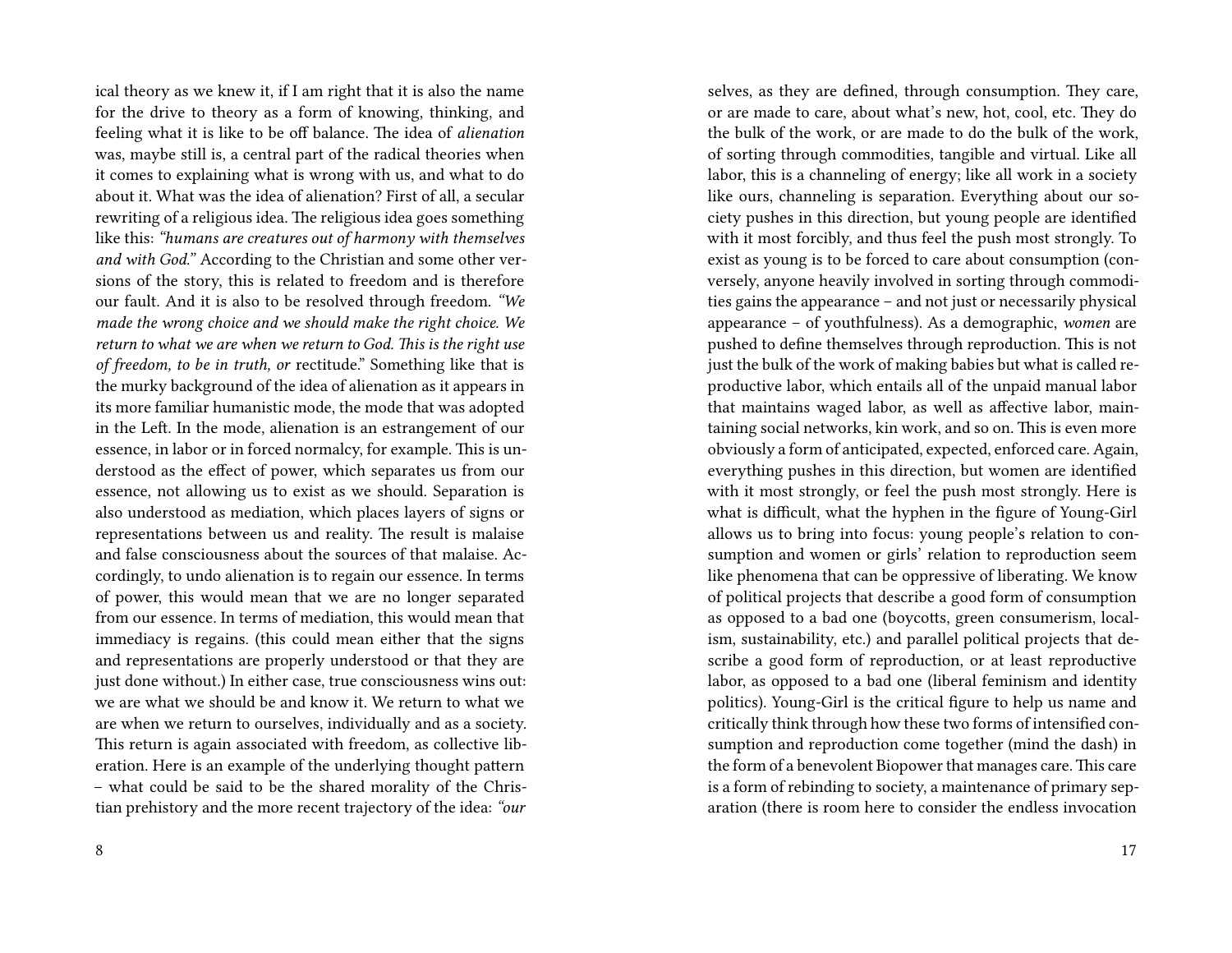alienation, which tempts those who hold on to the radical tradition to try to undo it in the prescribed way, through reformist or revolutionary re-integration. In the old story, alienation is bad and to be overcome, undone. In Tiqqun's analysis, Bloom is neither good nor bad; Bloom instead reveals a potentiality. That is all. But that is a lot. For an unflinching examination of our lives through the figure has revealed a potential for exit. Bloom names our insistence on experimentally clarifying this potential in ourselves. In that sense the figure of Bloom indicates whatever first brought you to question everything, to feel apart from the square world. It recalls the secret feeling that what is valuable in the world is not *of* the world, or is missing in the world. It reminds you that another kind of relation is possible, beyond measure. Bloom is the psychic, emotional space of that dissatisfaction, before it is channeled into whatever project, institution, or organization, or set aside by some distraction or possibility. To take the analysis of the terrain further, let us now turn to the Young-Girl. I claimed Bloom corresponded to a sense of being unreal without trusting the path offered back to the real. A first approach to the Young-Girl is to grasp that it is the figure of someone who abandons that sense of unreality in favor of what THEY offer as the path back to the real. Overall, this is to be understood as an effect of power, a re-binding to the social real. It was the danger always present in the language of alienation. With the figure of Young-Girl we name the two principal contemporary forms of reintegration: identity and consumption as a lifestyle. In their closely connected functioning, as identification with the Spectacle, the fundamental ambiguity of Bloom is betrayed, and the plans for exit are botched. The Young-Girl, Tiqqun say, is the model citizen; here citizenship is redefined as an explicit response to the threat of Bloom's indifference to society. Its two aspects, *Young-* and *-Girl*, refer to roles that are pushed onto us. These roles are two ways of expressing the same kind of relation of *care*. As a demographic, *young people* define them-

*essence is good. With our essence, our goodness, estranged, we are not ourselves. To be ourselves again is to be autonomous, which is to have regained our goodness."* What did this thought pattern, this story – we might say, this *myth* – do for people like us? It made it possible to address three problems of politics that go beyond a conventional understanding and practice of politics. A *first problem*: it's not just that there are imbalances of power, oppression, exclusion, and the rest of it. it's that people by and large don't notice, or if they do notice, it is only in local and anecdotal ways. The world-views that made it impossible to register what is really going on at the level of a whole society, an entire historical moment, what some call the totality, are ideologies. The theory of ideology is an expanded form of the notion of false consciousness suggested by the alienation of most citizens. A *second problem* of politics is less related to consciousness. Ideology suggests seeing things wrong (upside down); at a deeper level, alienation suggests feeling apart from society: some combination of actually being expelled or feeling that way. The mainstream ideal of political participation makes even less sense in this case, since not only do alienated people participate in wrongheaded ways, but some withdraw from participation altogether. These are the apolitical individuals, the great silent mass of society. A *third problem* is that alienated people are not acting in their own name, or with full consciousness of what they are doing. Thus, any number of antisocial phenomena, including much of what is considered crime by the mainstream and oppressive behavior by radicals, have to be considered as not under the control of individuals. Some form of morality continues to be appealed to in the background of politics, but the idea of alienation allows for it to be more or less temporarily suspended – explaining certain transgressions through appeals to social causes, and correspondingly suggesting social solutions to the prevalence of such transgressions. *The backdrop for political participation is a social orientation, a psychic debt to society.* In sum, these problems of politics that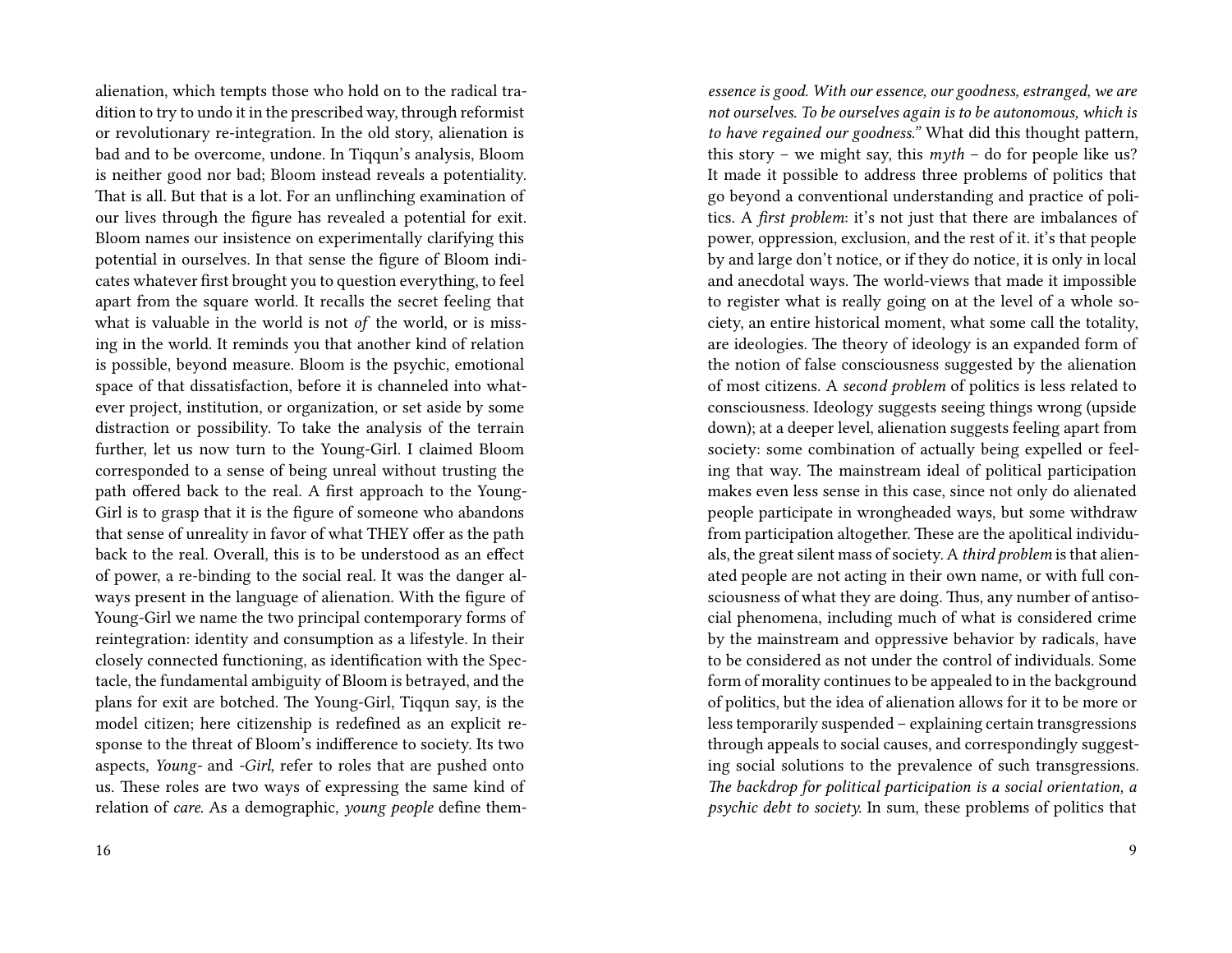go beyond politics were addressed, within the trajectory of the radical left, as estrangements to be undone so that there could be a return to inclusion and wholeness. This is usually talked about in terms of removing meditations, or recovering alienated products, including our selves. True consciousness, enthusiastic participation, and a strong moral compass would have been both the preconditions and the result of using freedom properly, which is to say, within political channels of expression. When I write that for some of us large parts, if not the entirety, of the trajectory of the radical left are exhausted, that might be schematically rephrased as follows: the radical left by and large encouraged the undoing of oppression and alienation to return actors to the political field and reinvest them in society. Those of us who come to feel that the trajectory is exhausted have come to suspect that it was the in the very constitution of the political field itself, as a participatory and masssocial space, that produced those alienating effects. We need another way of understanding those effects *and* other names for them. *We need new names for alienation*. To do that, we should first aside the discourse (the *myth*) of mediation, where immediacy is good, desired, and the goal, and mediation is the opposite of all that. As we have inherited it, the idea of mediation is either an awkward way of talking about how our organs of perception work in concert with our mental faculties, or simply a trap. In the first case, it is an old religious-philosophical story about our endless difficulties in coming into contact with the real world. This has nothing to do with the problem at hand, even if it can be treated as one of its symptoms in a language that is compelling to many. Secondly, the immediate is easy to invoke as a goal. Someone said about political organizations that they talk about the immediate because they want to mediate. That is, we are offered a political way out of our malaise by manipulators smart enough to know that they must appeal to us in that way, but deceitful or deluded enough to imagine that any politics, however radical, could put an end to our detach-

10

*it confronts us not only in its alien totality, but also in its smallest, alien details."* Bloom is not only the condition of (absolute) separation, but also the potential for undoing separation. The figure of Bloom names not only the separation that characterized alienation in the old sense, but also the ultimate possibility that something other than the terrible couplet "alienation from society/disalienation through reintegration into it" is possible. Bloom is that person without qualities who has become aware of their emptiness, of the potentiality contained within that emptiness. *"Bloom is not alienated man…Bloom is the man who has become so thoroughly conjoined with his alienation that it would be absurd to try to separate them."* Bloom synthesizes a feeling of disinvestment, of detachment that more or less everyone experiences, and the search for the rare feeling that through that detachment almost anything is possible – any social or antisocial experiment. *"But the more the Spectacle and Biopower are perfected, the more the appearance and the elementary conditions of our existence gain autonomy, the more their world detaches from men and becomes alien to hen, the more Bloom withdraws into himself, deepens and recognizes his inner sovereignty in relation to the unbearable weight of the objectivity that crushes him. He detaches himself more and more painlessly from his social determinations, from his "identity," and toughens, without regard to any effectiveness, into a pure force of negation…The condition of men and of their common world as exiles in the unrepresentable coincides with the situation of existential clandestinity that befalls them in the Spectacle. It manifests the absolute singularity of each social atom as the absolute whatever, and its pure difference as a pure nothingness…Assuredly, Bloom is positively nothing, as the Spectacle tirelessly repeats. The interpretations diverge only as to the meaning of the 'nothing'."* Look: Bloom is not a revolutionary subject. It is not a question of opting for one group and not another; nor is it a question of having a special kind of consciousness. As far as that goes Bloom may be anyone whatsoever. Bloom seems at first to be pure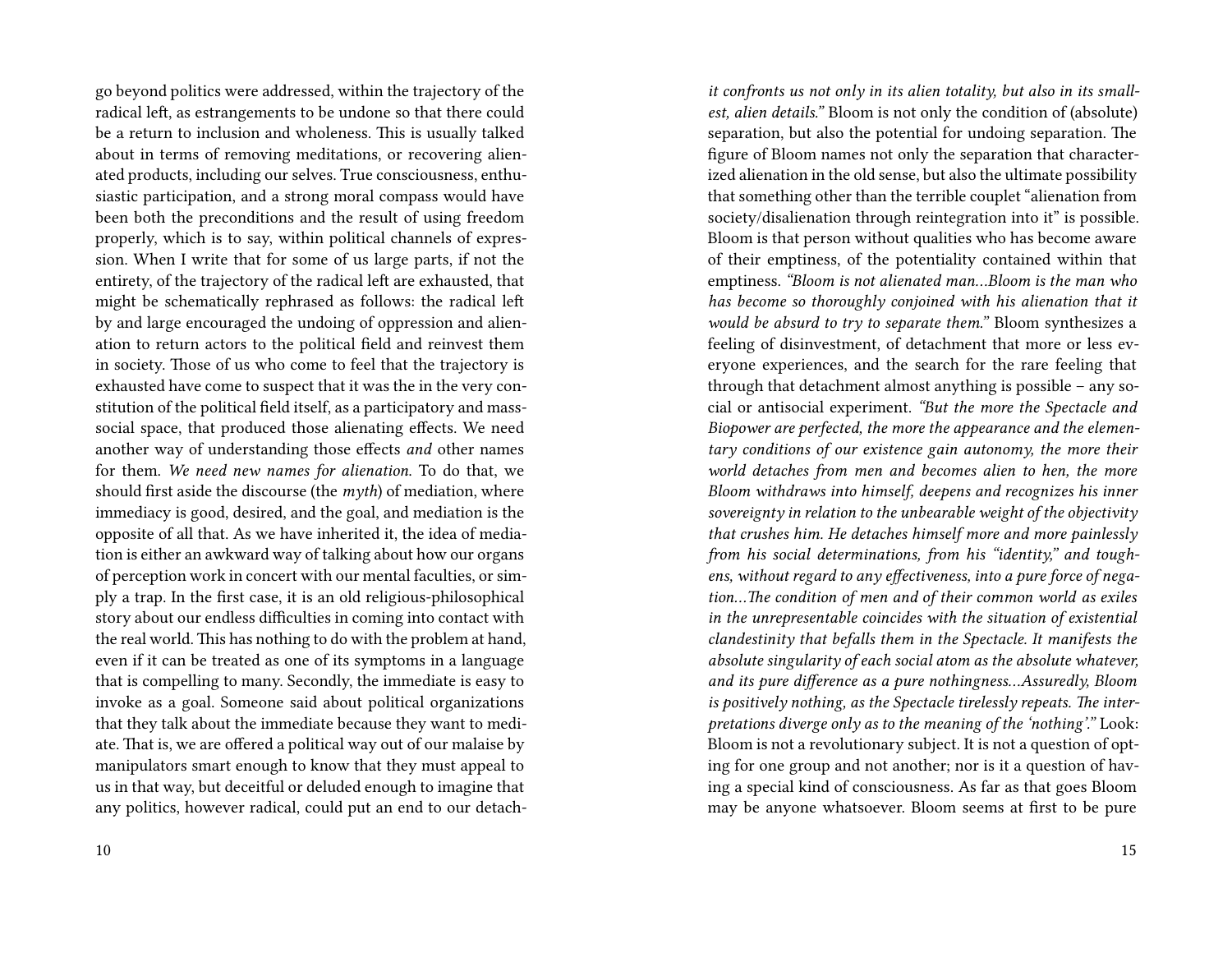*has managed to grasp the meaning of their trajectory or what is really at stake. Paradoxically it is the total nature of this war – total in its means no less than in its ends – that has allowed it to remain invisible.* A form of power that, as it manages appearance, vanishes as power, leaving behind a war-torn terrain. This power, its war, the terrain they constitute, are the ultimate guarantors of politics as we know it (that politics is possible at all) on the horizon of history as we know it (that history is comprehensible, that progress is real). On this contemporary terrain we discern two figures, two types, two kinds especially relevant to would-be antagonists: Bloom and Young-Girl. Bloom first: *Bloom is society;* or rather, the fact that, the way in which, *we are all society to each other*, especially to anyone we do not know, but probably also to those we know best (even ourselves), *is the Bloom-condition.* The power that knows how to vanish portrays Bloom to us as "the last man, the man of the street, of the crowds, of the masses, mass man…as the sad product of

the time of the multitudes, as the disastrous son of the industrial age and the end of every enchantment." This corresponds to the classic figure of alienated humanity. But Bloom is not that; it is the purveyors of Spectacle, the portrayers, who are. Tiqqun call the purveyors of Spectacle, those with an interest in portraying Bloom to us, "THEY". The anonymous no-one, that is, what anyone is to anyone else in a society like ours. Or at least threatens to be. *Bloom is society* may thus be restated as: *to you I may be THEY*. The stultifying discussion of motives that follows every mass shooting offers the clearest example here: it conceals what most of us feel and some of us know – that a growing anomie makes such events possible as acts with no real motive other than the cruel anonymity with which we all face off against each other every day. But Tiqqun insists that there is another side to Bloom, which fills out the figure and gives it its tension: "…*this is what Bloom means: that we don't belong to ourselves, that this world is not our world. That*

centrality of politics and the present or future social integration that always accompanies it that makes some of us so critical of the Left. In the briefest terms, it is a question of fixing society or abandoning it. The radical Left, with its faith in progress and common assumption of human goodness, has always opted for the former in a sort of twistedly sycophantic loyal opposition. But as the panorama broadens, and, beyond radical politics as we have known it, an unknown *anti-politics* appears, the question shifts from radical change in the continuum from reform to revolution to one of *abandonment, exodus, or exit from social institutions*. Is it a question of becoming healthy, sane, normal, employed, better adjusted etc. – in short, *assimilated* – or of changing the game entirely? Our answer echoes Tiqqun's in *Theory Of Bloom: "Without being discreet about it, leave the ranks. NOW."* A second modification to the old common sense: if we are critical of the philosophical and theoretical presuppositions of the Left, and of moralism in general, then we should set aside the idea that we have an essence that can be estranged. This idea of an essence – bad or good, holy or profane – has served principally as the depository for the prejudices of individuals and epochs. In our disillusion we set out from the terrible, liberatory idea that there is nothing in particular for humans to be or do – no essence, or nothing knowable of that sort. When we critically rename alienation, we will be looking for a less humanistic, perhaps simply antihumanistic refashioning of the idea. That is what I believe I have found in Tiqqun, as the idea of a separation between a force and what it can do. We will set aside the parts of alienation that had to do with mediation and a human essence, natural or moral. We will also set aside the priority of consciousness – at least true or false consciousness and ideology. We might also say that power is what binds, in the sense that it emerges in attempts to secure political participation and social belonging (or their converse, exclusions and disqualification). But separation is primary: for

ment. This conclusion puts us back on the right track. It is the